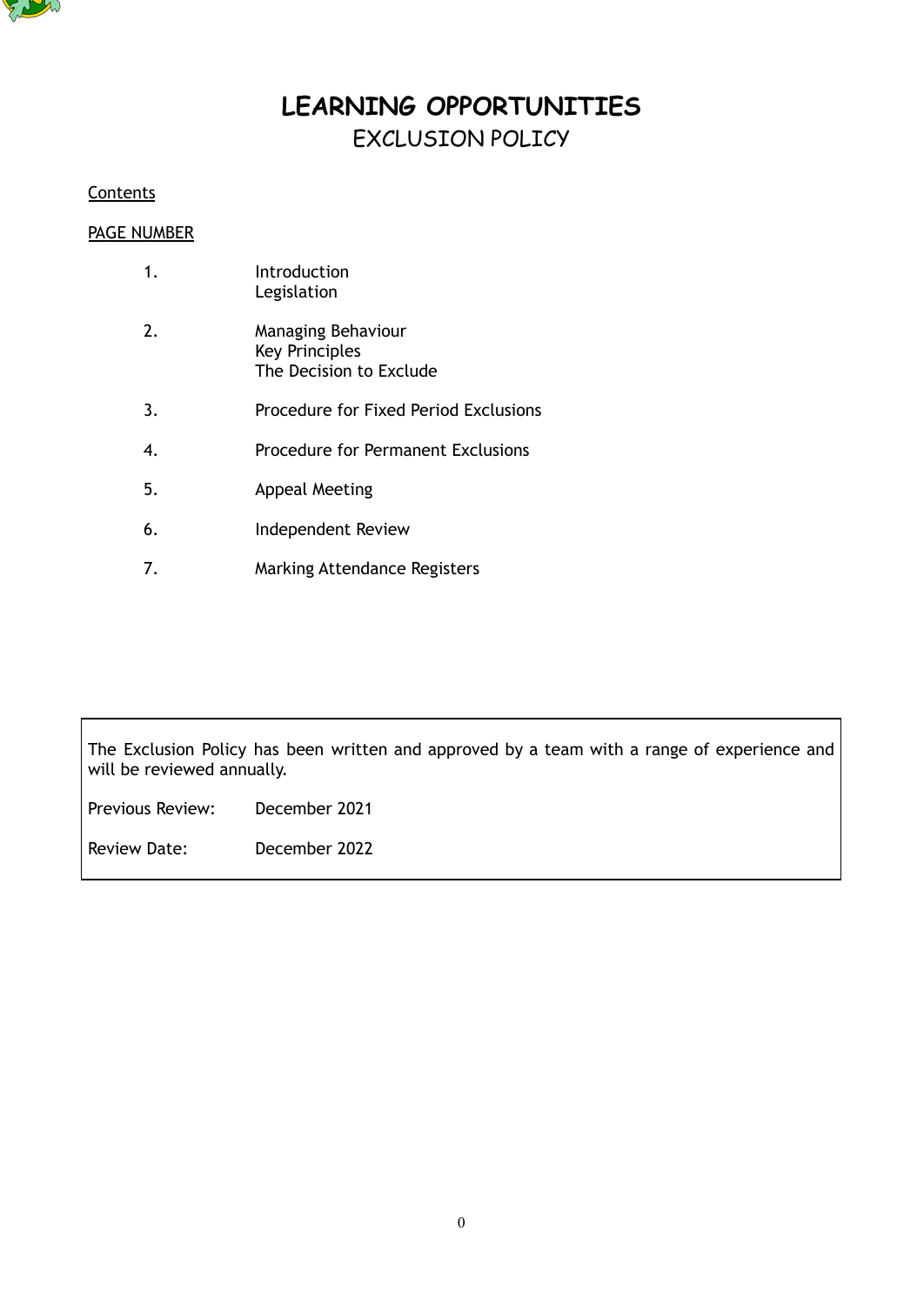## **INTRODUCTION**

In reviewing this policy Learning Opportunities have taken account of the Department for Education ('DfE') revised statutory guidance on exclusions for maintained schools, academies and pupil referral units in England.

[https://assets.publishing.service.gov.uk/government/uploads/system/uploads/attachment\\_data](https://assets.publishing.service.gov.uk/government/uploads/system/uploads/attachment_data/file/921405/20170831_Exclusion_Stat_guidance_Web_version.pdf) [/file/921405/20170831\\_Exclusion\\_Stat\\_guidance\\_Web\\_version.pdf.](https://assets.publishing.service.gov.uk/government/uploads/system/uploads/attachment_data/file/921405/20170831_Exclusion_Stat_guidance_Web_version.pdf)

As an Independent Special School Learning Opportunities has no statutory duty to apply DfE procedures. However, we believe it forms the basis of good practice.

This policy provides an overview of the practices which inform our School's use of exclusion as a consequence. It is underpinned by the shared commitment of all members of the school to ensure the safety and well-being of all students and to maintain an appropriate educational environment in which all can learn and succeed.

It is the policy of Learning Opportunities to try to deal with all behavioural issues in an active, positive way, employing a wide range of strategies, including those specifically designed to avoid such issues reaching the point of exclusion. All students at the school have special needs and therefore the decision to exclude is taken with the utmost reluctance and when all alternative strategies have been tried and have failed.

Early intervention to address underlying causes of disruptive behaviour include an assessment of whether appropriate provision is in place to support individual needs. Every practicable means of maintaining placements are explored, this includes seeking advice from the LA and other professionals. Where necessary Learning Opportunities will arrange a multi-agency meeting or emergency EHCP review.

The guidance within this policy is not exhaustive and judgments will take account of the circumstances of individual cases. There is a distinction between exclusion as a sanction and sending a student home if they are emotionally unable to cope with school on a particular day.

#### **LEGISLATION**

Only the head teacher of a school can exclude a pupil and this must be on disciplinary grounds. A pupil may be excluded for one or more fixed periods (up to a maximum of 45 school days in a single academic year), or permanently. A fixed period exclusion does not have to be for a continuous period.

This policy has due regard to the related statutory legislation, including but not limited to, the following:

- The Education Act 2002 (As amended by The Education Act 2011)
- [The](http://www.legislation.gov.uk/uksi/2020/543/contents/made) School Discipline (Pupil Exclusions and Reviews) (England) Regulations 2012 and The School Discipline (England) (Coronavirus) (Pupil Exclusions and Reviews) [\(Amendment\)](http://www.legislation.gov.uk/uksi/2020/543/contents/made) [Regulations](http://www.legislation.gov.uk/uksi/2020/543/contents/made) 2020
- The Education and Inspections Act 2006
- The Education (Provision of Full-Time Education for Excluded Pupils) (England) Regulations 2007 (As amended 2014)
- The European Convention on Human Rights (EHCR)
- The Equality Act 2010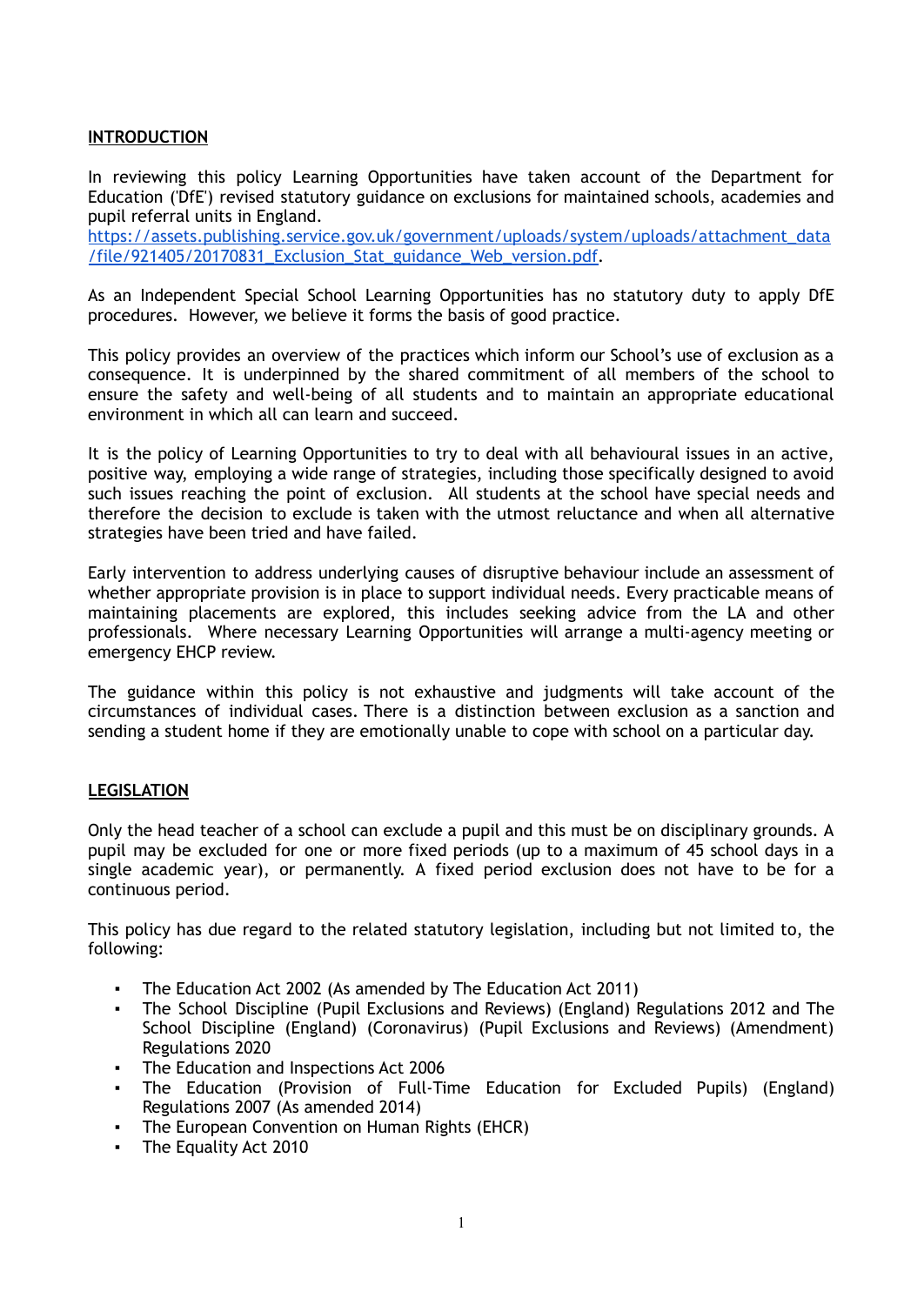This policy also has due regard to statutory and non-statutory guidance, including, but not limited to, the following:

- Exclusion from maintained schools, academies and pupil referral units in England Statutory guidance for those with legal responsibilities in relation to exclusion (September 2017)
- DfE (2016) 'Behaviour and discipline in schools'
- DfE (2015) 'Special educational needs and disability code of practice: 0 to 25 years'

## **MANAGING BEHAVIOUR**

We acknowledge that the behaviour of students at risk of exclusion is sometimes driven by complex combinations of social, emotional and mental health problems.

Systems are in place to intervene as early as possible to address emerging behaviour problems. Measures include:

- working collaboratively with parents / carers and other professionals;
- review of personalised learning programmes
- curriculum alternatives at Key Stage 4, including attendance at a further education college or another form of alternative provision;
- review of EHCPs
- referral to a specific support service, such as CYPMHS

We remain committed to reducing the number of incidents leading to potential exclusions by promoting a positive atmosphere of mutual respect and discipline within the school. Exclusions are now rare.

#### **KEY PRINCIPLES**

Learning Opportunities recognises that exclusion is a serious matter and as such decisions will not be taken lightly and only after careful consideration of the circumstances.

Students will only be excluded after all the relevant factors have been considered and when the Headteacher is satisfied that there is no alternative. The Headteacher will ensure that:

- a thorough investigation has been carried out;
- all the evidence has been considered;
- where appropriate, statements have been taken from witnesses;
- the student(s) had the opportunity to give his/her version of events.

The nature of the period of exclusion shall be proportionate having regard to the incident and other circumstances leading up to it.

Learning Opportunities will take reasonable steps to set and mark work for students during the first five school days of exclusion; and wherever possible alternative provision will be arranged from the sixth day.

#### **THE DECISION TO EXCLUDE**

A decision to exclude a student for a fixed period will only be taken in response to a breach or breaches of the school's positive behaviour policy, including persistent disruptive behaviour, where lesser consequences are considered inappropriate. Individual fixed period exclusions will be for the shortest time necessary. Learning Opportunities recognises that exclusions of more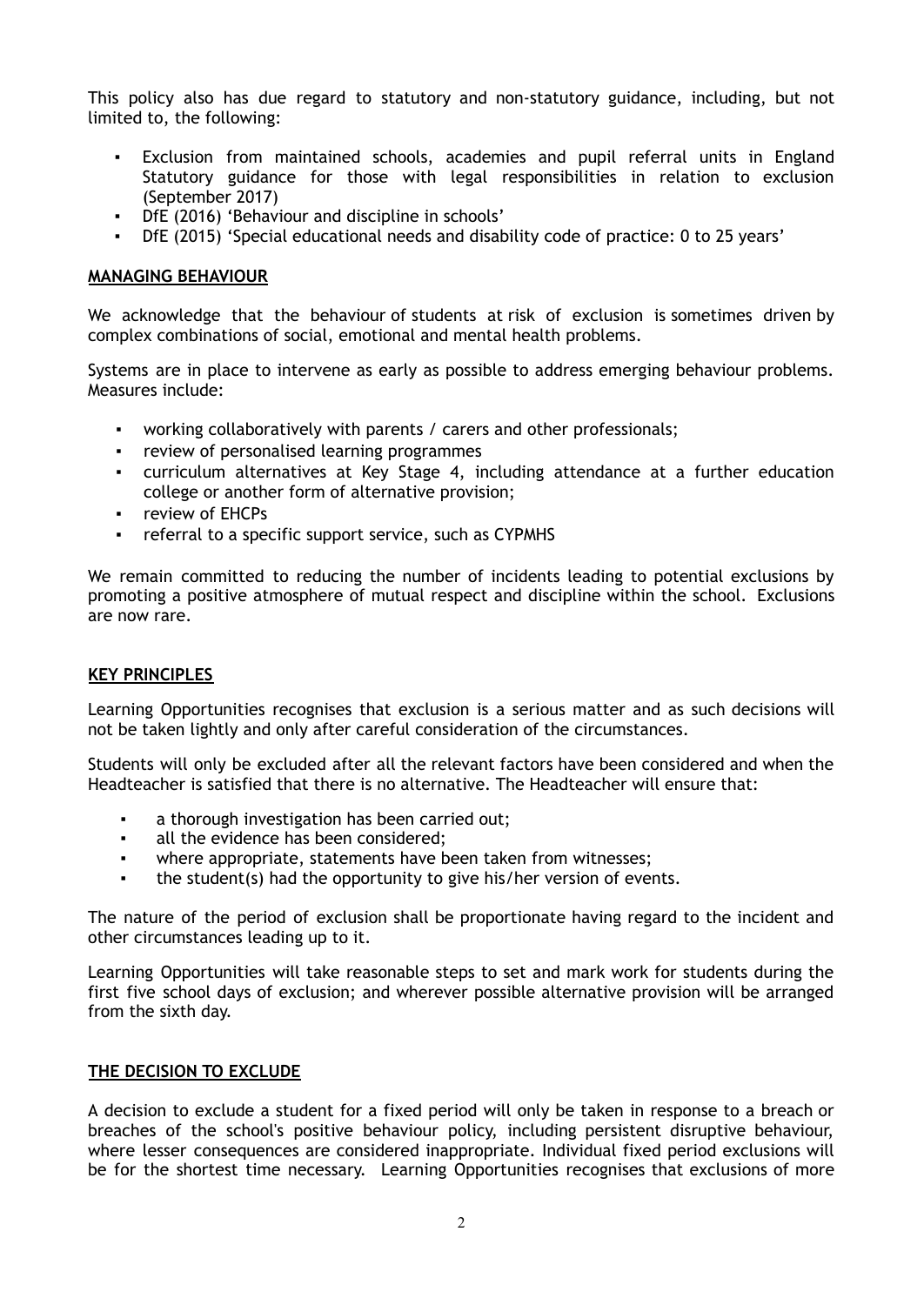than a day or two are often ineffective and make it more difficult for the student to reintegrate into the school afterwards.

There are certain circumstances in which individual students may be required to leave the school site, for example where:

- there is sufficient evidence that allowing the student to remain in school would seriously harm the education or welfare of themselves or others in the school. In these circumstances the student may be excluded from school for a fixed period or permanently.
- a student is accused of a serious criminal offence but the offence took place outside the school's jurisdiction. In these circumstances the head teacher may decide that it is in the interests of the individual concerned and of the school community as a whole for that student to be educated off site for a certain period, subject to review at regular intervals. This is not an exclusion.

## Looked after children

Learning Opportunities will try every practicable means, as we would with any student, to maintain the placement of looked after students. Social Services will be involved at the earliest opportunity in working with the school to avoid the need to exclude the student.

Where exclusion is necessary the Head-teacher and other relevant professionals will use the time effectively to consider strategies for addressing the student's difficulties, and to examine what additional support may be required to ensure they are successfully reintegrated back into the school.

#### Police involvement and parallel criminal proceedings

When there is the possibility of criminal proceedings, in considering whether exclusion is a proportionate response the head teacher will apply the normal principles having regard to the school's behaviour policy.

## **DUTY TO INFORM THE PROPRIETOR & LA**

The Headteacher will inform the Proprietor and LA, without delay, of the following:

- Any permanent exclusions
- Any exclusions which would result in the student being excluded for more than five school days in a term
- Any exclusions which would result in the student being absent from an examination

#### **PROCEDURE FOR FIXED PERIOD EXCLUSIONS**

All exclusions will be treated in the strictest confidence. Only those who need to know the details of an exclusion will be informed of them.

- The Headteacher will decide if exclusion is appropriate and the length of the fixed term exclusion.
- Parents / carers, where applicable social worker, and LA will be contacted immediately once a decision has been made to exclude a student. They will be given the reason for the exclusion and the start / end dates of the exclusion.
- **•** School work will be provided to cover the period of a fixed term exclusion of more than  $\frac{1}{2}$ day.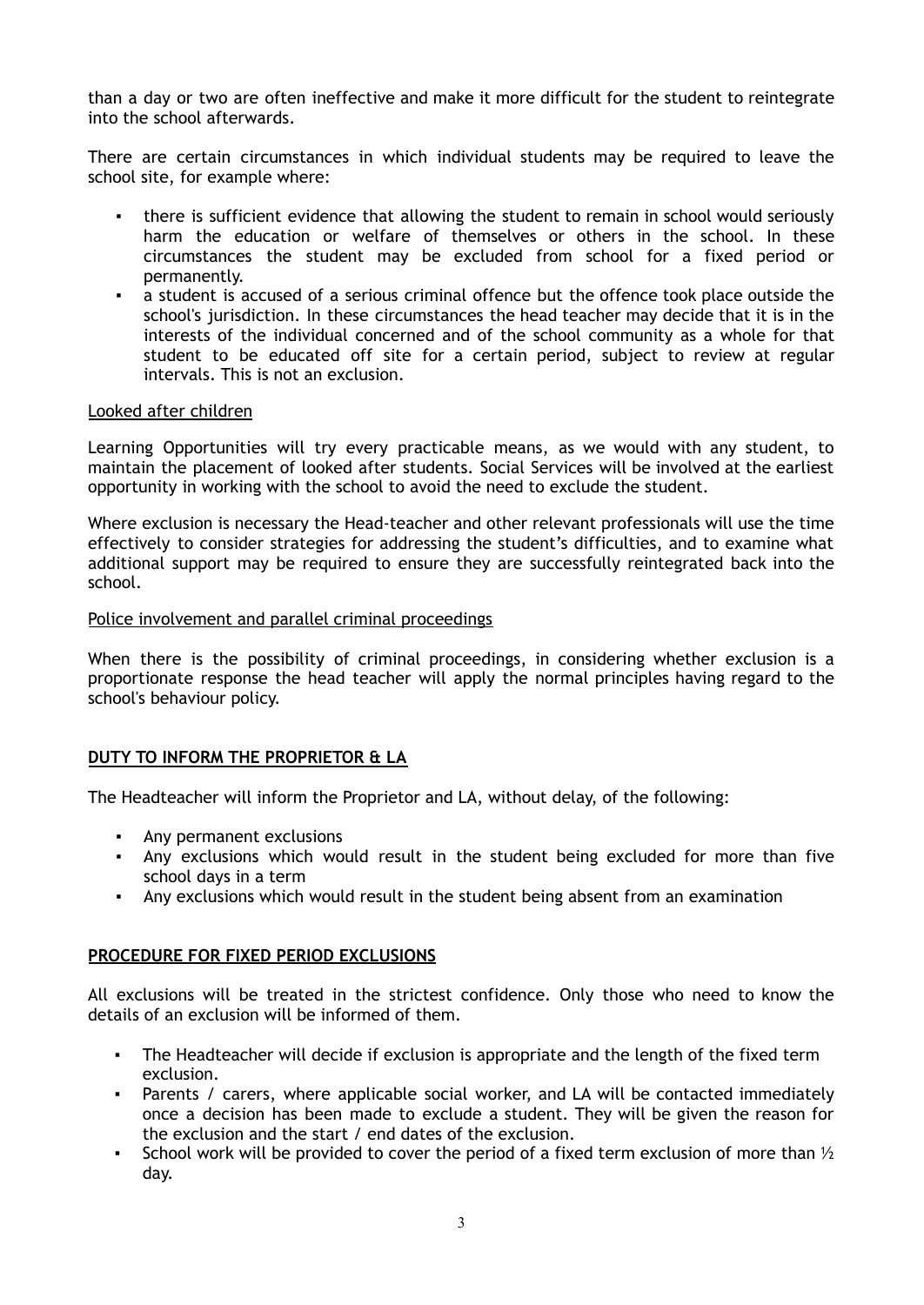- On a student's return to the school following a fixed term exclusion, the parents / carers may be asked to accompany their child to meet with the Headteacher or a senior member of staff.
- During the course of a fixed term exclusion the student is not allowed on the school premises.
- For any fixed term exclusion that exceeds 6 consecutive days alternative educational provision will be arranged, where it is safe and appropriate to do so. This means that education will be arranged from the sixth day of exclusion, regardless of whether this is as a result of one fixed period or more.

A fixed-term exclusion may be imposed 'pending investigation' and additional days added if required, where applicable this will be recorded as one continuous period.

Fixed term exclusions will not exceed, when aggregated, a total of 45 school days in any one academic year.

During the period of exclusion the parents / carers of the excluded student must ensure that he or she is not present in a public place during normal school hours for days 1-5 of exclusion without reasonable justification. This requirement applies whether or not the student is in the company of the parent / carer, to do so would be committing an offence for which they may be prosecuted or given a fixed penalty notice.

## **PROCEDURE FOR PERMANENT EXCLUSIONS**

Learning Opportunities acknowledge that the decision to exclude a student permanently is a serious one. There are two main types of situation in which permanent exclusion may be considered:

- The first is a final, formal step in a concerted process for dealing with unacceptable behaviour following the use of a wide range of other strategies (that may also include involvement of other professional agencies) which have been used over time without success. It is an acknowledgement that all available strategies have been exhausted.
- The second is where there are circumstances of extreme behaviour causing a serious risk to the student concerned, adults or other students.

Examples of those exceptional circumstances where, in the head teacher's judgement, it is appropriate to permanently exclude a student for a first or "one-off" offence might include:

- serious actual or threatened violence against another student or a member of staff;
- sexual abuse or assault
- supplying an illegal drug
- carrying an offensive weapon
- arson

This list is not exhaustive but indicates the degree of severity of offence that might warrant a permanent exclusion for a first or "one-off" offence. Learning Opportunities will inform the police where it is believed that a criminal offence may have taken place. Consideration will also be given to the appropriateness of referrals to other agencies, e.g. in relation to child protection, as appropriate to the circumstances of the case.

Exclusion will not be imposed instantly unless there is an immediate threat to the safety of others or the student concerned. Before deciding whether to exclude a student permanently the Headteacher will ensure that appropriate investigations are carried out.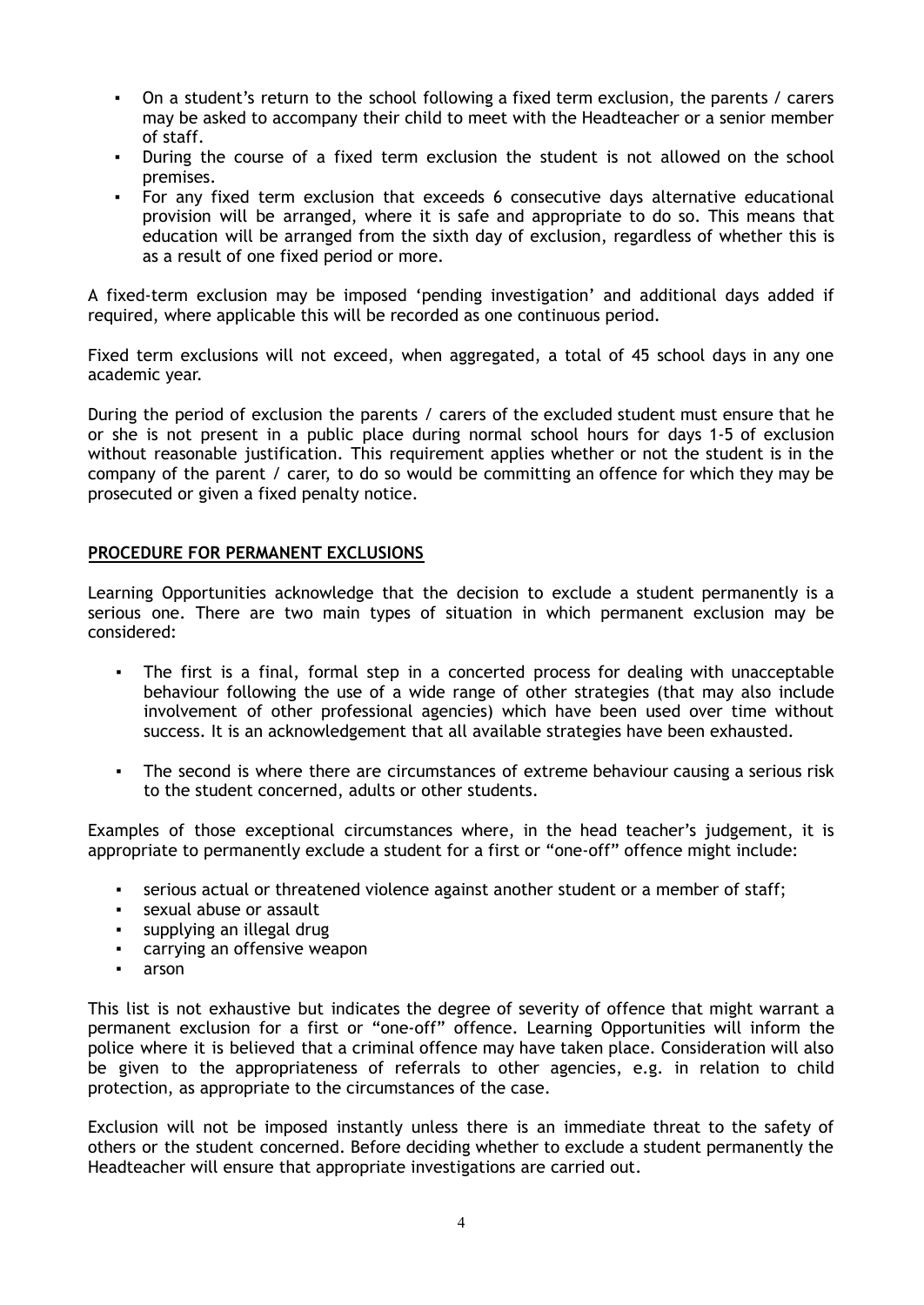The parents / carers and where appropriate social worker will be informed immediately and may be asked to come into the school to meet with the Headteacher.

A formal letter will be sent in the post providing details of the reason for the permanent exclusion and outlining their right to appeal to the Proprietor, including contact details.

## **APPEAL MEETING**

Parents/carers and / or social worker, the headteacher and, where applicable, a member of the LA, will be invited to attend the appeal meeting and will be able to make representations.

Any meeting to consider permanent exclusion will be arranged at a date and time convenient for all parties, usually wit**hin 15 days of the Proprietor receiving notice of the exclusion.**

When considering exclusions, the Proprietor will:

- only discuss the exclusion with the parties present at the meeting.
- ask for any written evidence prior to the meeting.
- circulate any written evidence and information to all parties, at least five school days in advance of the meeting.
- allow students and parents/carers to be accompanied by a person of their choice at the meeting.
- consider what reasonable adjustments need to be made to support the attendance and contribution of parties at the meeting.
- where appropriate identify the steps needed to enable and encourage the excluded student to attend the meeting and speak on his/her behalf, or how he/she may contribute personal views by other means if attendance is not possible;
- consider the interests and circumstances of the excluded student, including the grounds for exclusion.

#### Reaching a decision

In order to reach a decision, the Proprietor will:

- ensure that minutes are taken of the meeting as a record of the evidence that was considered.
- consider whether the exclusion of the student was lawful, proportionate and procedural, taking into account the headteacher's legal duties.
- record the outcome of the decision on the student's educational records, along with copies, which will be kept for at least six months.
- make a note of their findings, where they have considered an exclusion but decline to reinstate the student.

Following the appeal meeting the Proprietor will either:

- Reinstate the student immediately, or on a specified date.
- Decline to reinstate the student.

The Proprietor will apply the civil standard of proof when responding to the facts relating to an exclusion, i.e. that 'on the balance of probabilities' it is more likely than not that the facts are true.

Notification of considered exclusions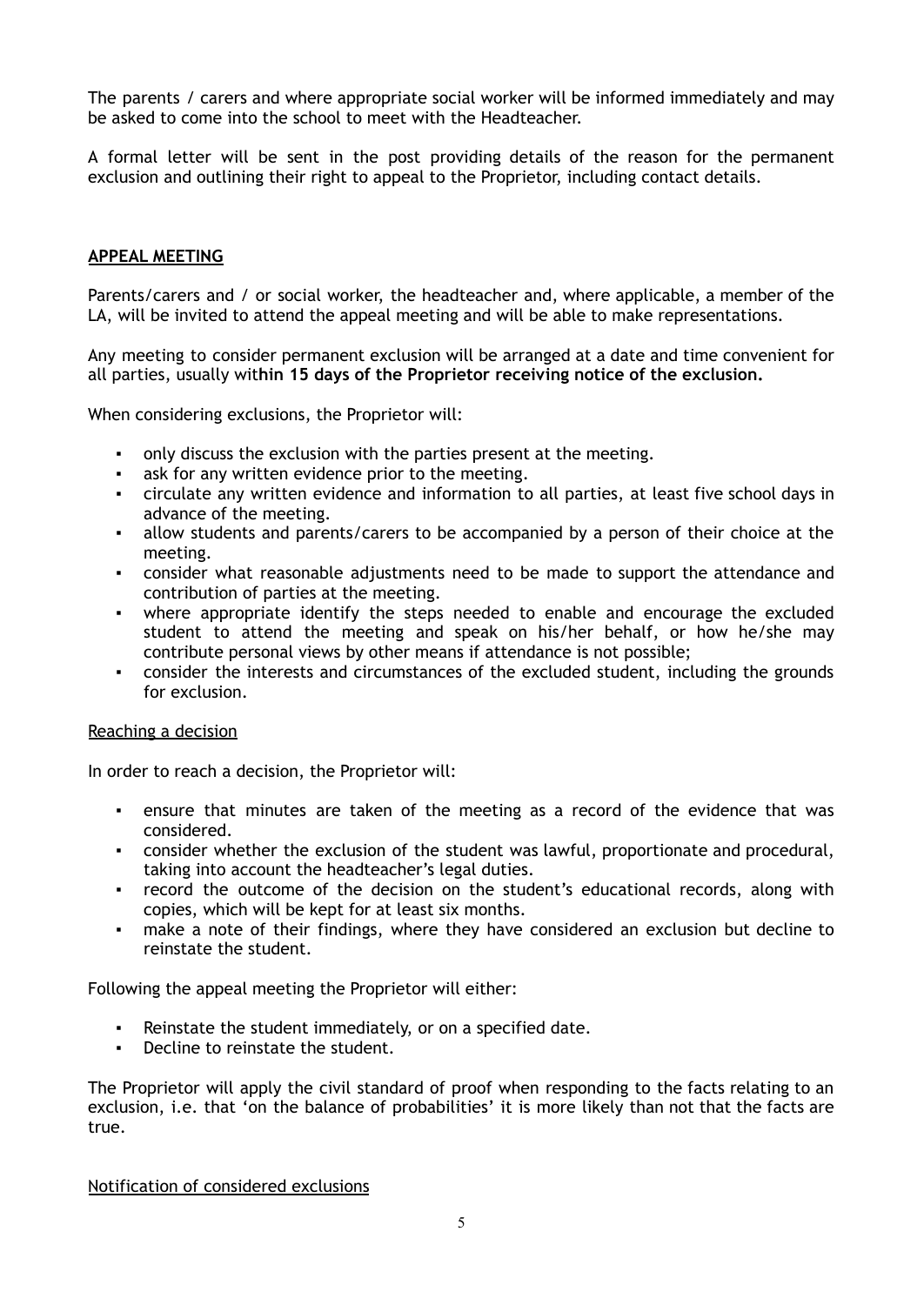The Proprietor will notify the parents/carers of the excluded student, the headteacher and the LA of their decision following the consideration of an exclusion, in writing and without delay.

If the Proprietor declines to reinstate the student, they will notify the parents/carers:

- of their right for the decision to be reviewed by an independent review.
- the date by which an application for review must be made.
- the name and address of whom the review application should be submitted.
- the need to detail the grounds on which the application is being made.
- their right to require the Proprietor to ensure a SEN specialist attends the review, and that they are required to make it clear if they wish for an SEN expert to attend the review.
- that they may appoint someone at their own expense to make representations to the panel.

## **INDEPENDENT REVIEW**

Parents/carers and where appropriate social worker are able to request an independent panel review even if they did not make a case to, or attend, the Proprietors initial consideration of the exclusion. They are required to submit their applications within:

15 school days of the Proprietors notification of their decision.

Any application made outside of this timeframe will not be reviewed.

None of the Independent Review members will have been involved in the incident and will be impartial. They do not have the power to direct a Proprietor to reinstate an excluded student. However, where it is felt that The Proprietor's decision is flawed, it can direct a Proprietor to reconsider their decision.

The Independent Review will take place within 15 school days of the date of the request. In exceptional circumstances, and at the discretion of the review members, this period may be extended. The independent review members will do everything possible to establish an atmosphere of informality where all parties can present their case effectively.

The Independent Review Panel's decision is final.

#### The duties of the Independent Review

The independent review will be undertaken by an independent consultant and where requested an SEN specialist.

Their role is to review the Proprietors decision to decline to reinstate the student. In reviewing the decision, they will consider the interests and circumstances of the excluded student, including the circumstances in which the student was excluded, and have regard to the interests of other students and people working at the school.

Following the review, the independent consultant can decide to:

- Uphold the decision.
- Recommend that the Proprietor reconsiders their decision; or
- Quash the decision and direct that the Proprietor reconsider reinstatement.